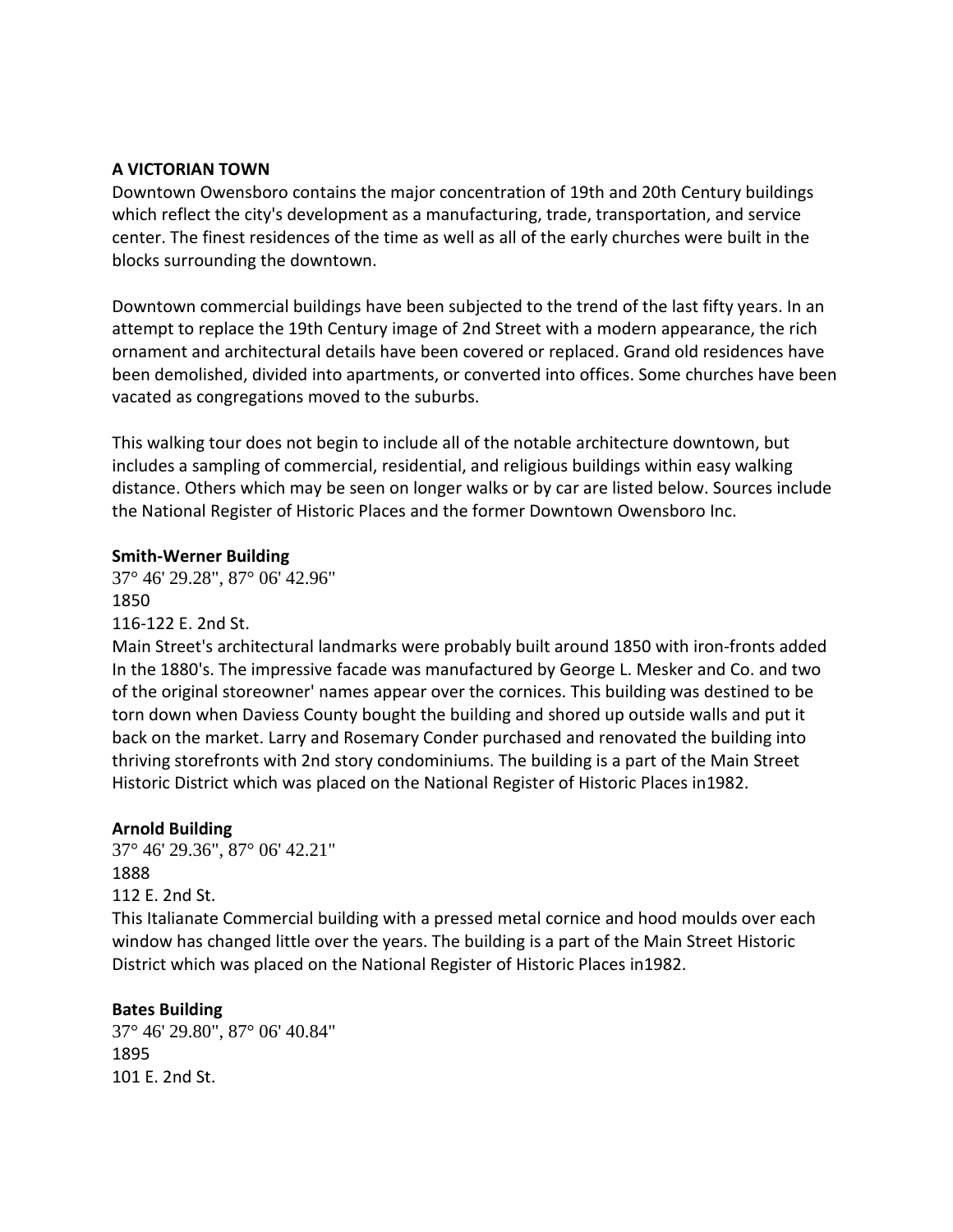The Owensboro Savings Bank was built in the Moorish Revival Style in 1895 for \$15,000 and considered one of the finest buildings in the West. A third floor was added In the early 1900's. Renovated in 2000s by Terry Woodward and called Parkside 100, it now is home to a restaurant on the 1st floor and condominiums on its upper floors. The building is a part of the Main Street Historic District which was placed on the National Register of Historic Places in1982.

# **Solomon Wile and Sons Complex**

37° 46' 29.88", 87° 06' 39.40" 1881 - 1889 101-107 E. 2nd St.

The brick Sol Wile corner building is a three-story, six-bay brick corner structure with Romanesque details has been simplified in front. While the front has been simplified, the Allen Street side retains the original windows of alternating red and yellow bricks. The two smaller buildings have round headed windows and free-standing colonnettes between the bays to make them some of the best examples of iron-front buildings in Kentucky. The buildings are part of the Main Street Historic District which was placed on the National Register of Historic Places in1982.

The story of Solomon Wile is typical of Second Street's growth in the last decades of the nineteenth century. Wile was a German immigrant who started in business as a country peddler. He erected his first store with living quarters in the rear in 1865. When his business grew after the Civil War, the structure at 105 East Second in 1881 for his clothing store. Restored and renovated by Phil and Laura Clark in 1990s.

# **S.W. Anderson Building**

37° 46' 29.54", 87° 06' 36.79" 1888 122 E. 2nd St.

Anderson's is the biggest 19th Century building on Main Street having been built as the Temple Theater in 1888 and remodeled for the growing Anderson Department Store in 1908. Now home to the Owensboro Museum of Science and History. The building is a part of the Main Street Historic District which was placed on the National Register of Historic Places in1982.

# **Miller Building**

37° 46' 30.21", 87° 06' 34.40" 1887 207-211 E. 2nd St.

This three story brick Romanesque Revival Commercial building is trimmed with stone and pressed metal. The facade is visually divided into three sections of three bays each, with the central section displaying a pedimented round arch containing the date stone. The iron columns on the eastern building indicate the existence of a metal storefront. Renovated in the 1990s as the home of the Owensboro Symphony Orchestra. The building is a part of the Main Street Historic District which was placed on the National Register of Historic Places in1982.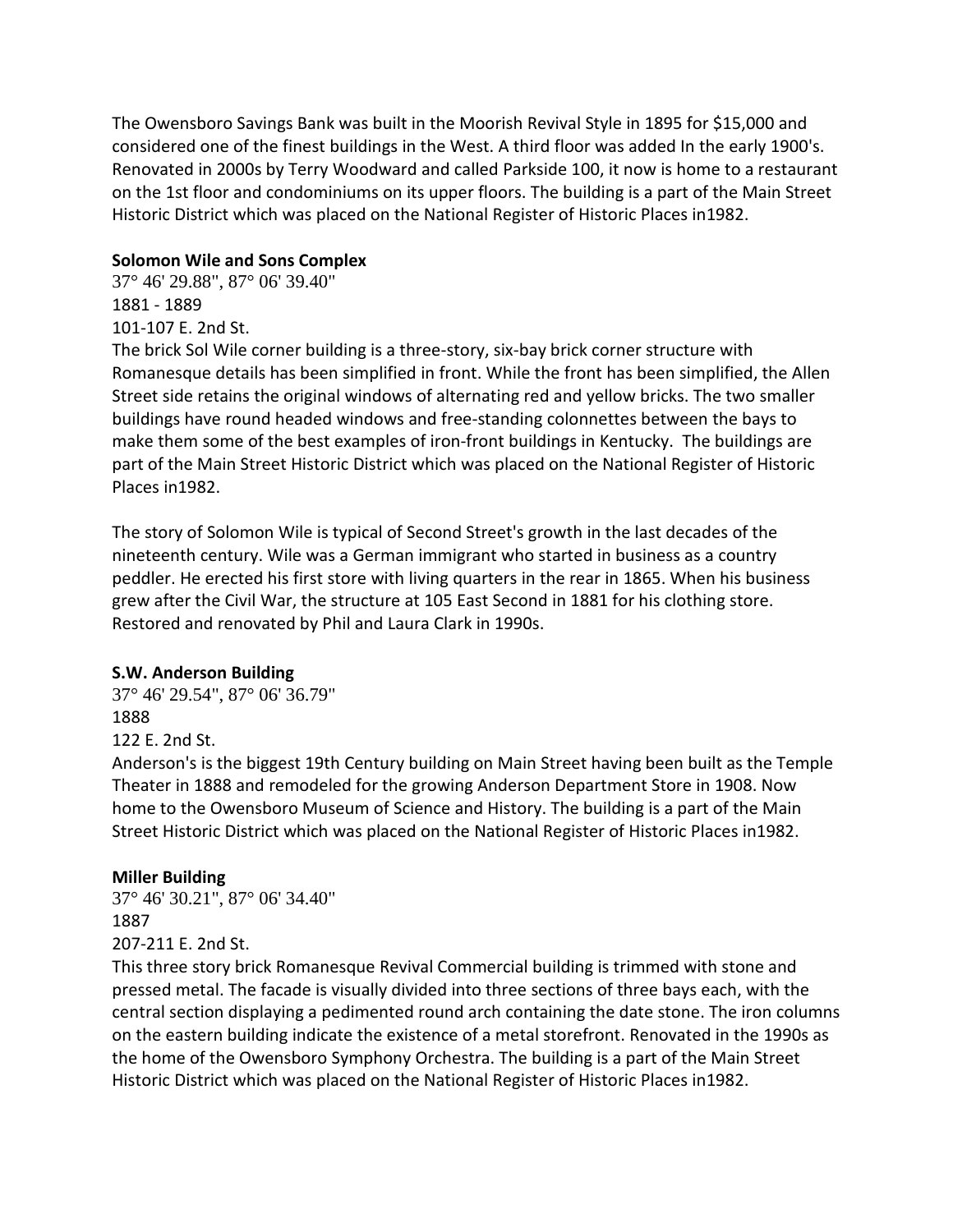## **Progress Building**

37° 46' 30.53", 87° 06' 29.30" 1886 319 E. 2nd St.

One of the first downtown buildings to be restored, this former wholesale produce building has full iron columns on the storefront.

#### **Mischel Building**

37° 46' 30.18", 87° 06' 25.48" 1878 412 E. 2nd St.

The George Mischel Building is a one-story, perfectly symmetrical building with a six bay, limestone front. The storefront has two evenly spaced doorways and four display window spaces. The George Mischel Building stands as a magnificent testament to the stone carving talents of the George Mischel family. The complete limestone facade, and the building's simple and elegant front serves as an unobtrusive reminder of the skills of the company. The family has been in the monument business in Owensboro for over 100 years. This building which housed the George Mischel monument business for over 100 years. Mischel Monument Building is an unique example in which the original owners were able to express their skills in their building's architectural style and decoration.

# **Sts. Joseph's & Paul's Church**

37° 46' 23.19", 87° 06' 18.54" 1886 4th at Bolivar Streets SI. Paul's, whose magnificent spire is the tallest in Owensboro, was constructed for an English speaking congregation of wealthy distillers with Irish roots.

# **Yewell House**

37° 46' 11.46", 87° 06' 22.44" 630 Clay St.

This two-story, brick Queen Anne residence has the unusual feature of front, side and rear gables. A rusticated stone effect is used for the front wall and the foundation of the front porch. The Yewell House was built in 1894 by wealthy tobacco farmer Franklin Yewell who moved to Daviess County from Nelson County. Yewell constructed this house when

he was 70 years old and lived in it only a few more years after its completion. His son Dr. A. S. Yewell, a prominent physician, who lived there thirty years. It remained in the Yewell family for a total of 72 years and is now being renovated for a multi-family residence.

# **Bogard House**

37° 46' 22.51", 87° 06' 30.93" 1894 301 E. 4th St. Dr. W. E. Fowlkes built this Queen Anne style home with its corner tower and polygonal bay.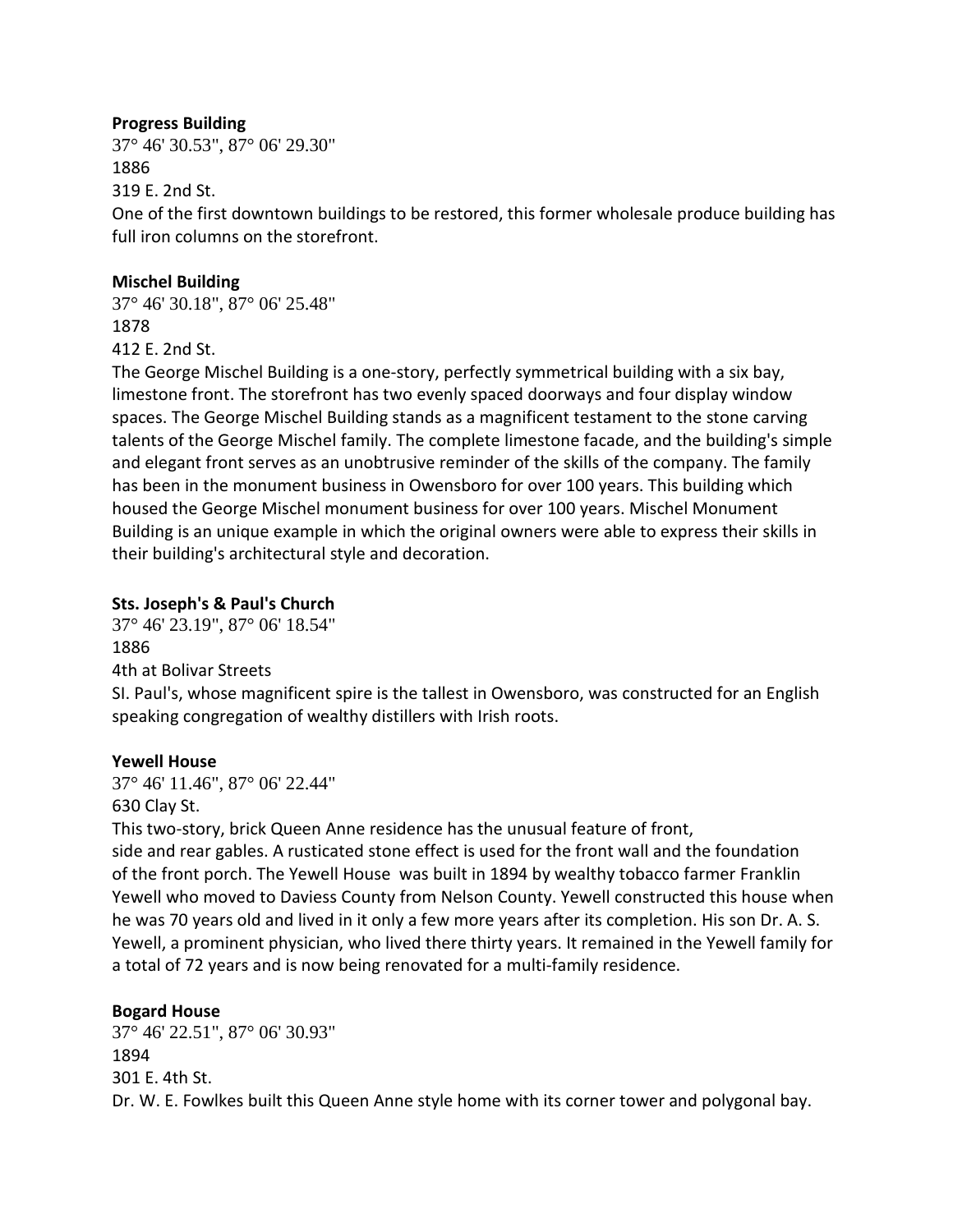This home was design by the Louisville firm of Drach, Thomas, and Bohne. The Bogard family assumed ownership in the 1930s. It is currently a private residence.

## **Miller House**

37° 46' 18.59", 87° 06' 30.61" 1905 301 E. 5th St.

This home was built by Elmer and Lizzy Miller in 1905. The 1,800 artificial stone blocks were made in a mold from Sears, Roebuck, and Company using river sand. This home has beveled glass windows, magnificent woods, mantels with tile hearths, and had combination of electric and gas light fixtures.

Elmer was a prominent business man during his time. He founded the Miller Coal and Contracting Company in the late 1880s and expanded to transfer and hauling as well as road building. Elmer Miller laid several miles of roads in Daviess County. In the late 1960s and 1970s the home was turned into several apartments and housed various owners and tenants. Larry and Jeanne Kirk purchased the home in 2006 and restored the home, naming the restaurant The Miller House, for the original builders.

# **Third Baptist Church**

37° 46' 15.62", 87° 06' 38.77" 1896 527 Allen St. The most notable features of this Richardsonian church are its pyramidal roof and the multitude of stained glass windows.

# **Temple Adath Israel**

37° 46' 18.66", 87° 06' 34.84" 1878 429 Daviess St.

This one-story brick and stone temple is built on a nave plan and has a three-bay facade with a central Gothic entrance and lancet windows. Classical pilasters support a simple cornice. The front parapet wall is decorated with elaborate windows and panels and topped with Moorish ogee domes. The front windows and side wall four bays are filled with turn of the century stained glass imported from Europe.

Temple Adath Israel is an outstanding example of eclectic architecture incorporating Classical, Gothic and Moorish details. The architecture is a fanciful combination of styles and details, possibly reflecting the various cultural backgrounds of the congregation.

# **James J. Sweeney/Birkhead House**

37° 46' 18.28", 87° 06' 36.25" 1893 121 E. 5th St.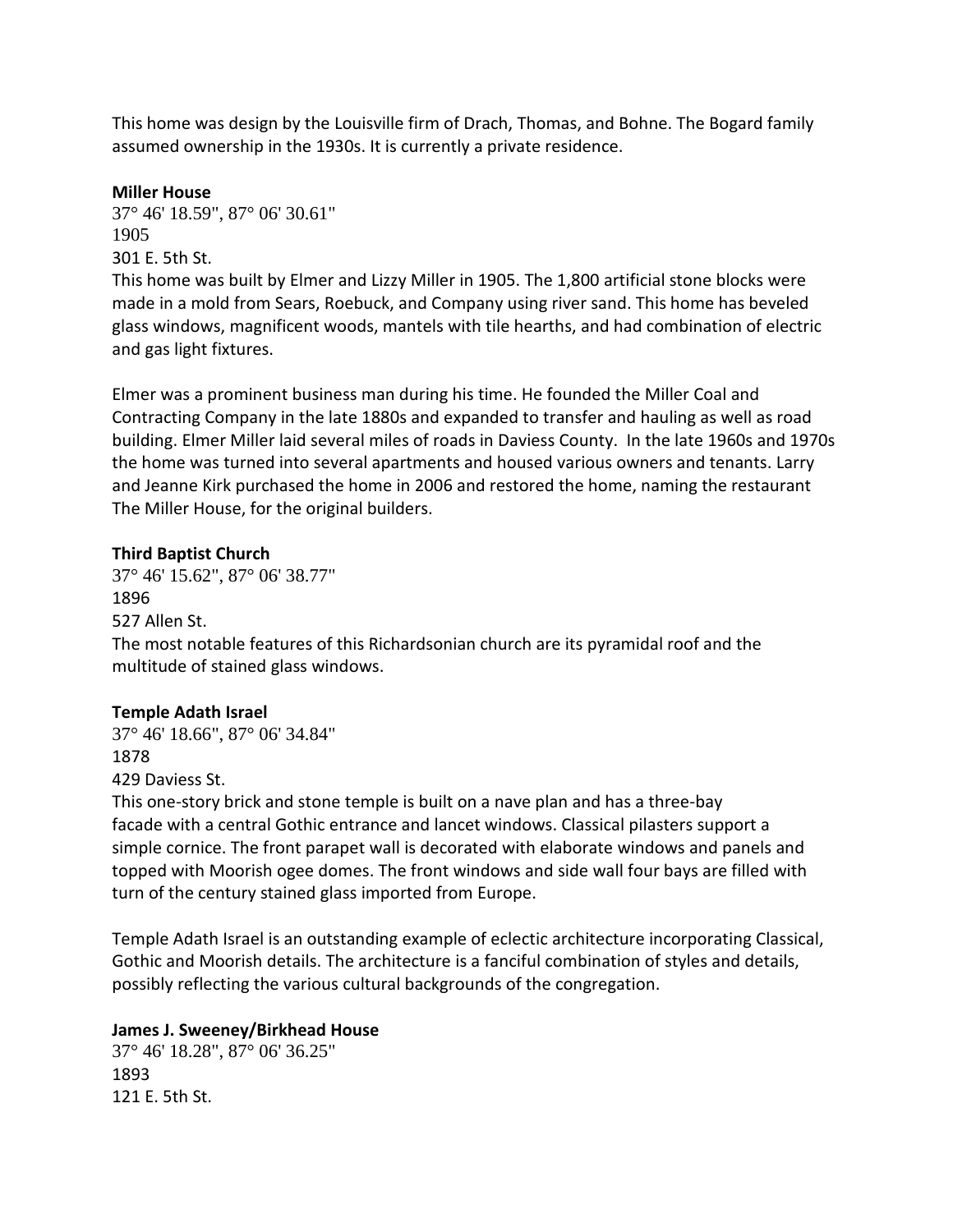The James J. Sweeney house ranks among the finest extant examples of late nineteenth century domestic architecture in Owensboro, Kentucky. Constructed in 1893 by the Louisville architectural firm of Drach and Thomas, the building embodies the basic elements of the Queen Anne style, displaying a polygonal tower and projecting bays and also features a "necklace" theme in the stained glass throughout the house..

The original owner of the house, James J. Sweeney, was an Owensboro lawyer. He began his practice in partnership with his father William N. Sweeney, a prominent local attorney, and his brother William C. Sweeney. Having functioned as a residence for over seventy years, the house was converted into a restaurant during the 1970s. However the building is used as a private residence again.

# **Settle Memorial Chapel & Church**

37° 46' 22.27", 87° 06' 35.12" 1881 201 E. 4th St.

Settle Memorial Chapel was built of tan brick with stone dressings in 1881 and the English Gothic sanctuary in 1907. The figures in the stained glass were painted by Lewis Millet, nephew of the famous French Impressionist.

# **Camden Riley House**

37° 46' 21.56", 87° 06' 37.48" 1882

112 E. 4th St. The Camden Riley house is a two story brick Italianate home with front and side gables. An original one-story partial width Italianate entrance porch is decorated with arches and double column supports. It was constructed in 1891 and is a handsome survivor of the row of Victorian houses that once lined 3rd and 4th Streets. The front and side doors are each one half of the double doors that originally hung on the Beaux-Arts facade of the Branch Banking and Trust building constructed ca 1900.

Camden Riley, Jr. was the nephew of Camden Riley, Sr., both prominent attorneys in the 19th century. The junior Riley built the house at the peak of his career, having made his wealth as a distiller at Yelvington, in eastern Daviess Co. He was influential in the establishment of Owensboro's public school system, serving on the first board of directors. At his death the house was sold to another distiller.

# **First Baptist Church**

37° 46' 26.33", 87° 06' 32.84" 1924 230 J. R. Miller Blvd. The Neo-Classical Revival sanctuary was constructed in 1924 to serve as the third building for this congregation.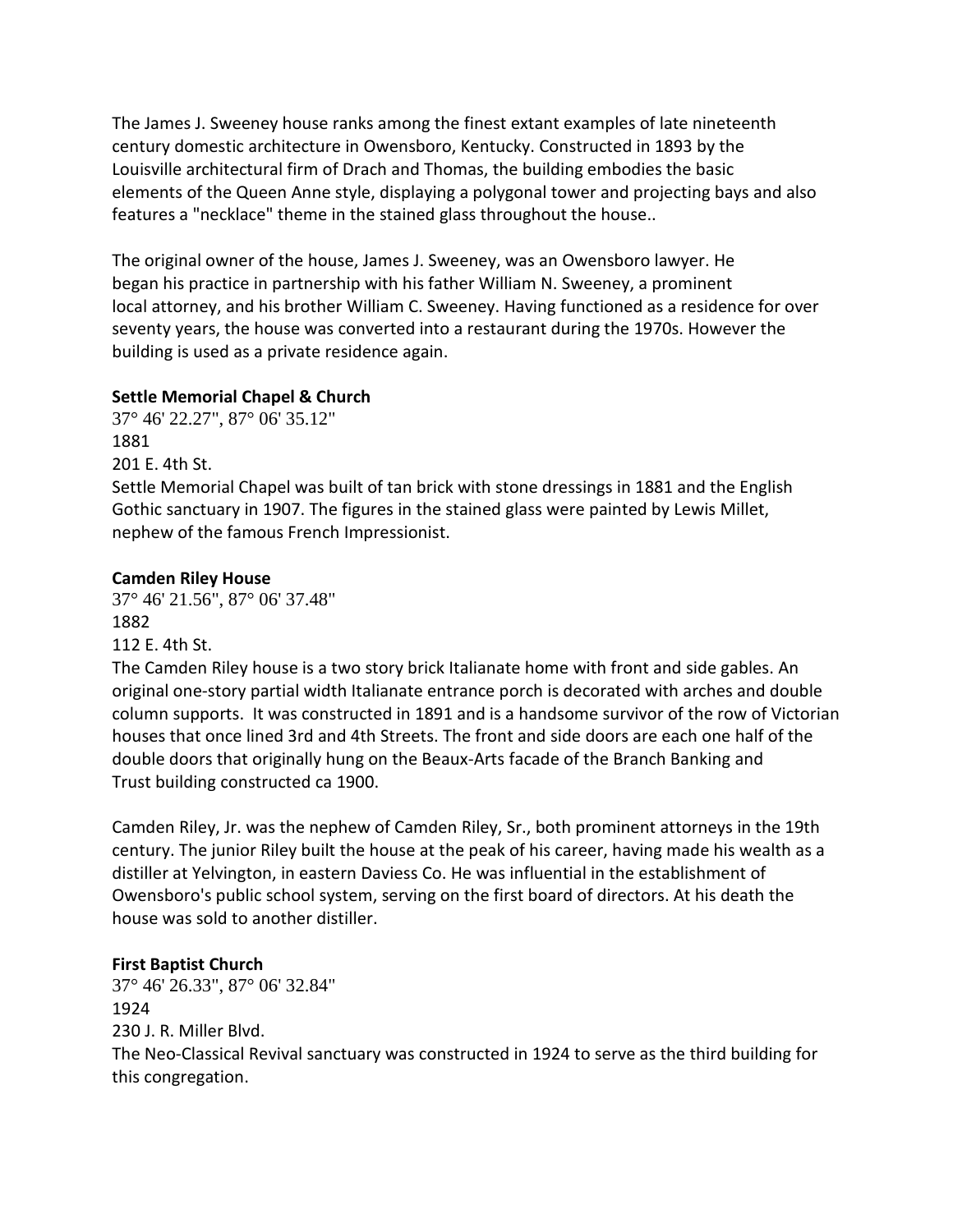## **Branch Banking & Trust**

37° 46' 25.27", 87° 06' 42.40" 1900 100 W. 3rd St. A Beaux Arts Classicism facade was applied to the old Presbyterian Church In 1900 when it was converted to a bank. It is all that remains of the older structure.

#### **Odd Fellows & Breidenback Buildings**

37° 46' 25.13", 87° 06' 45.17" 1895 and 1890 200-208 W. 3rd St.

Dominating the corner of St. Ann and Third St, the Odd Fellow Building is one of the most elaborate commercial building in the downtown. The three-story tan pressed brick building has an eclectic mix of Beaux-Arts and Italian Renaissance details. Architectural features are concentrated on the second and third floors and on the double facade of the building including terra cotta clay tiles in a variegated pattern under the eaves. It was constructed when secret societies were an important part of Owensboro's culture. The Brothers Lodge was organized in 1856 and had a steady growth until recent years. It had a membership of 125 men and owned half of the "Court Row" block when they built their present lodge in 1895. The first story has always been occupied by retail, the second floor by offices, and the third floor is the Odd Fellow lodge.

Breidenback building which was constructed in 1890 in the Romanesque Revival style. Edward H. Breidenbach, who was the light and water superintendent for Owensboro for over 50 years, constructed the building. He was also a distiller, city commissioner, and extensive land owner.

#### **National Deposit Bank Building**

37° 46' 24.67", 87° 06' 48.83" 1923 300-304 Frederica St.

\$250,000 in damages was caused by a 1965 fire to this structure which was constructed in 1923 by the National Deposit Bank. It has been extensively remodeled and found uses as an insurance company office, restaurant and, lastly, a bank.

#### **Montgomery House**

37° 46' 22.80", 87° 06' 52.84" 1870 326 St. Elizabeth St. Restored to its original elegance in the mid-1980s, this Victorian home serves as an attorney's office.

# **Thorp Building**

37° 46' 21.57", 87° 06' 47.63" 1893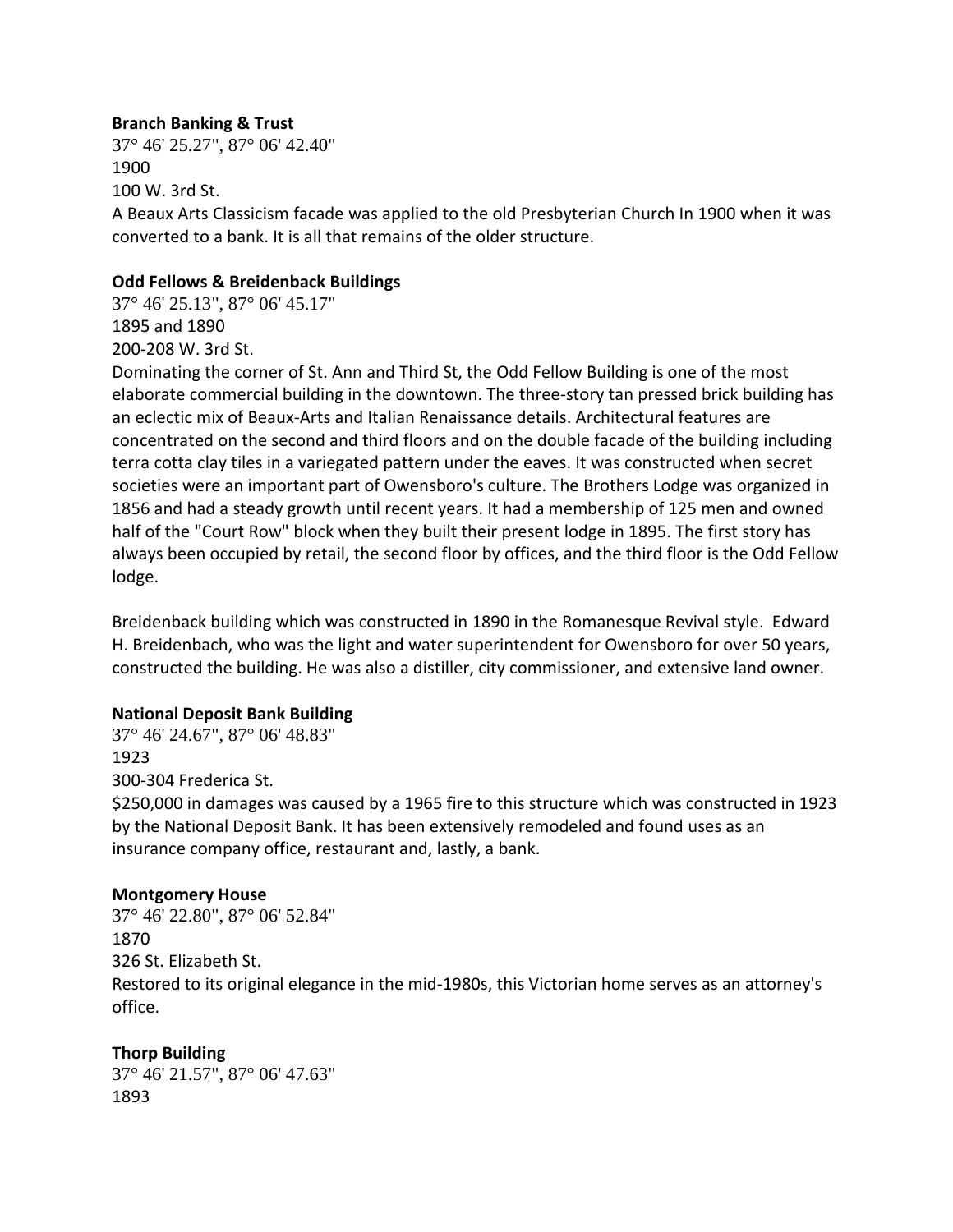#### 335 Frederica St.

Once surrounded by three-story commercial buildings, this brick and metal structure is the only one from the 19th Century left at the intersection. This building is a three-story Italianate structure with a modern storefront on the first floor of the Frederica Street facade. The second and third floors of this front facade each have three windows surrounded by segmental arched stone lintels topped with keystones. The front facade is topped by a corner turret decoration and an elaborate sheet metal cornice with a central panel reading 1893. The West Fourth Street facade of this building is divided into seven sections, each descending in height as the building progresses along West Fourth Street.

Part of Doctors' Row this area is significant as an outstanding collection of late 19th century commercial architecture and because of its association with the early development of Owensboro as a Regional Medical Center. Doctors' Row had a drug store, Carn & Carpenter, in the building at 335 Frederica Street and the side entrance on Fourth Street lead to the second floor offices of four doctors. Each of the buildings facing West Fourth Street had between one and three doctors' offices.

## **Thacker Building**

37° 46' 21.67", 87° 06' 45.60" 1880

207-209 West 4th St.

An interesting pair of Victorian town houses are located at 209 and 207 West Fourth Street. 209 West Fourth Street is a two-story brick and a Colonial doorway and bay added in 1970. 207 West Fourth Street is a two-story brick structure that retains its original one-story Victorian front porch, which has turned columns, a spindles balustrade, and decorative brackets. At the first floor facade is an arced front window and an asymmetrical front door with a larger central pane of original stained glass.

Part of Doctors' Row this area is significant as an outstanding collection of late 19th century commercial architecture and because of its association with the early development of Owensboro as a Regional Medical Center. Doctors' Row had a drug store, Carn & Carpenter, in the building at 335 Frederica Street and the side entrance on Fourth Street lead to the second floor offices of four doctors.

#### **Edwards**

37° 46' 21.67", 87° 06' 44.50" 1890 201-205 West 4th St.

201, 203, and 205 West Fourth Street are a row of Italianate buildings constructed as a unit and sharing common details. 205 West Fourth has the most intact storefront, which is a four bay, post and lintel, cast-iron front. The front retains its iron threshold, pilasters, and sheet-metal cornice. 203 West Fourth Street retains its original cast-iron pilasters and cornice but the bays have been in filled with modern brick walls, windows and doors. The storefront at 201 West Fourth has been severely altered, with the central storefront being removed and replaced by a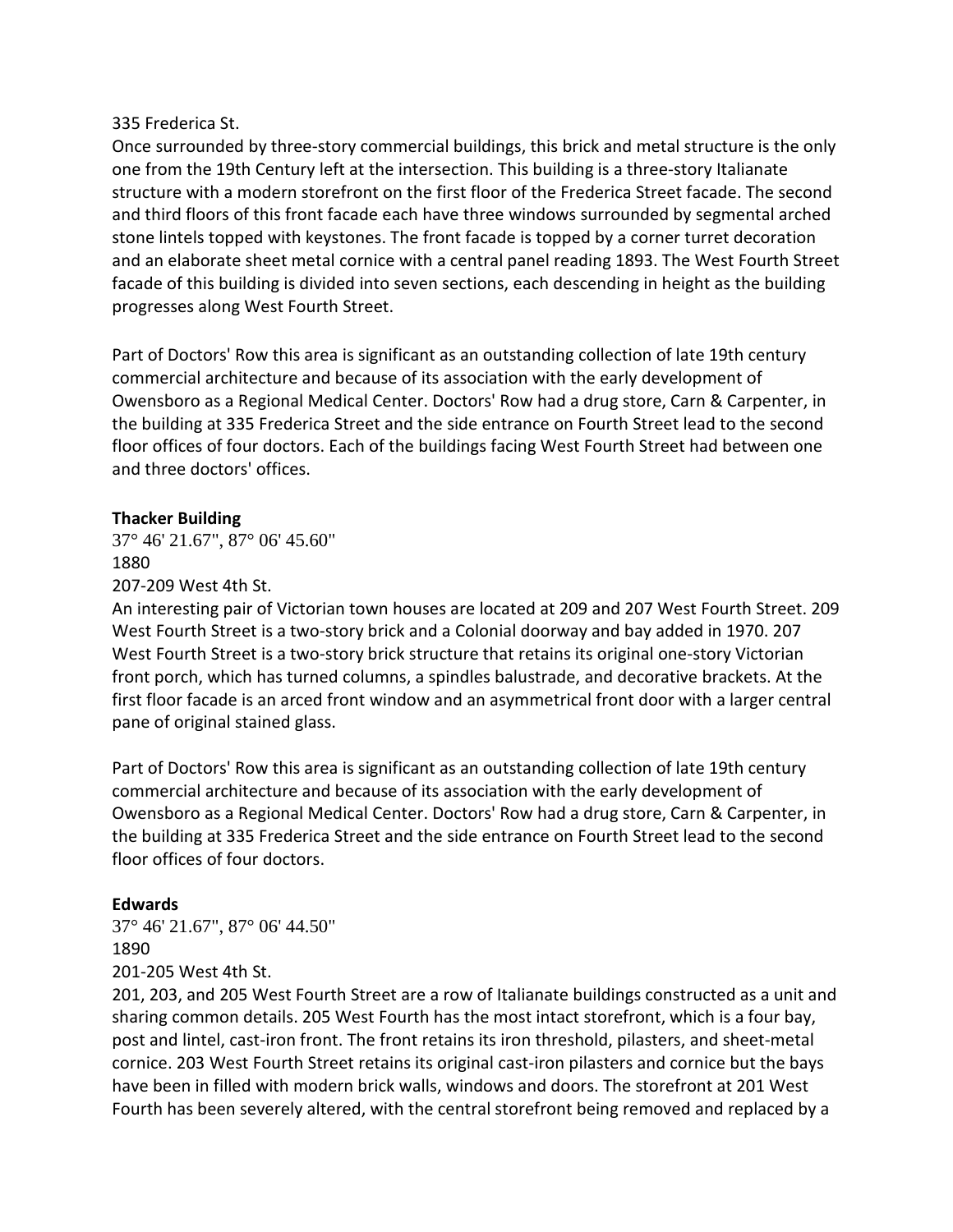brick wall and Colonial doorway. The only original details remaining are the cornice and corner pilaster. A unified second floor runs above the three storefronts.

Part of Doctors' Row this area is significant as an outstanding collection of late 19th century commercial architecture and because of its association with the early development of Owensboro as a Regional Medical Center. Each of the buildings facing West Fourth Street had between one and three doctors' offices.

#### **Wible Building**

37° 46' 22.70", 87° 06' 44.25" 1912 322 St. Ann St.

The three-story brick structure at 322 St. Ann is framed by a three-story rusticated stone pilasters. A basement level has a double entranceway. Iron steps lead up to the main entrance on the first floor.

Part of Doctors' Row this area is significant as an outstanding collection of late 19th century commercial architecture and because of its association with the early development of Owensboro as a Regional Medical Center.

#### **Empress Theatre**

37° 46' 19.09", 87° 06' 48.33" 1912 418 Frederica St.

This building was one of the first free-standing movie theatres in the country. Under its three different names (Bleich, Center and Malco), the theatre showed movies for 77 years. Only one movie-house in the country can claim a longer record of uninterrupted film showings. Currently it is used as a venue for Theatre Workshop of Owensboro

#### **Callas Building**

37° 46' 18.80", 87° 06' 48.33" 1921

420 Frederica St.

Squeezed between two larger structures is the elegant Beaux-Arts style Callas Building. The buff color terra cotta and tile decorative elements, such as brackets, shields, and cornices, create a simple, classical appearance. The original owner was typical of European immigrants families who came to Owensboro and operated families. He came to Owensboro as a young man and his first job was shining shoes. His fist shop was on Main St. in a rented building and called Progress Candy. In 1921 he built his Sweet Shop on Frederica, next door to the Empress Theater.

#### **Federal Building**

37° 46' 18.46", 87° 06' 47.35" 1919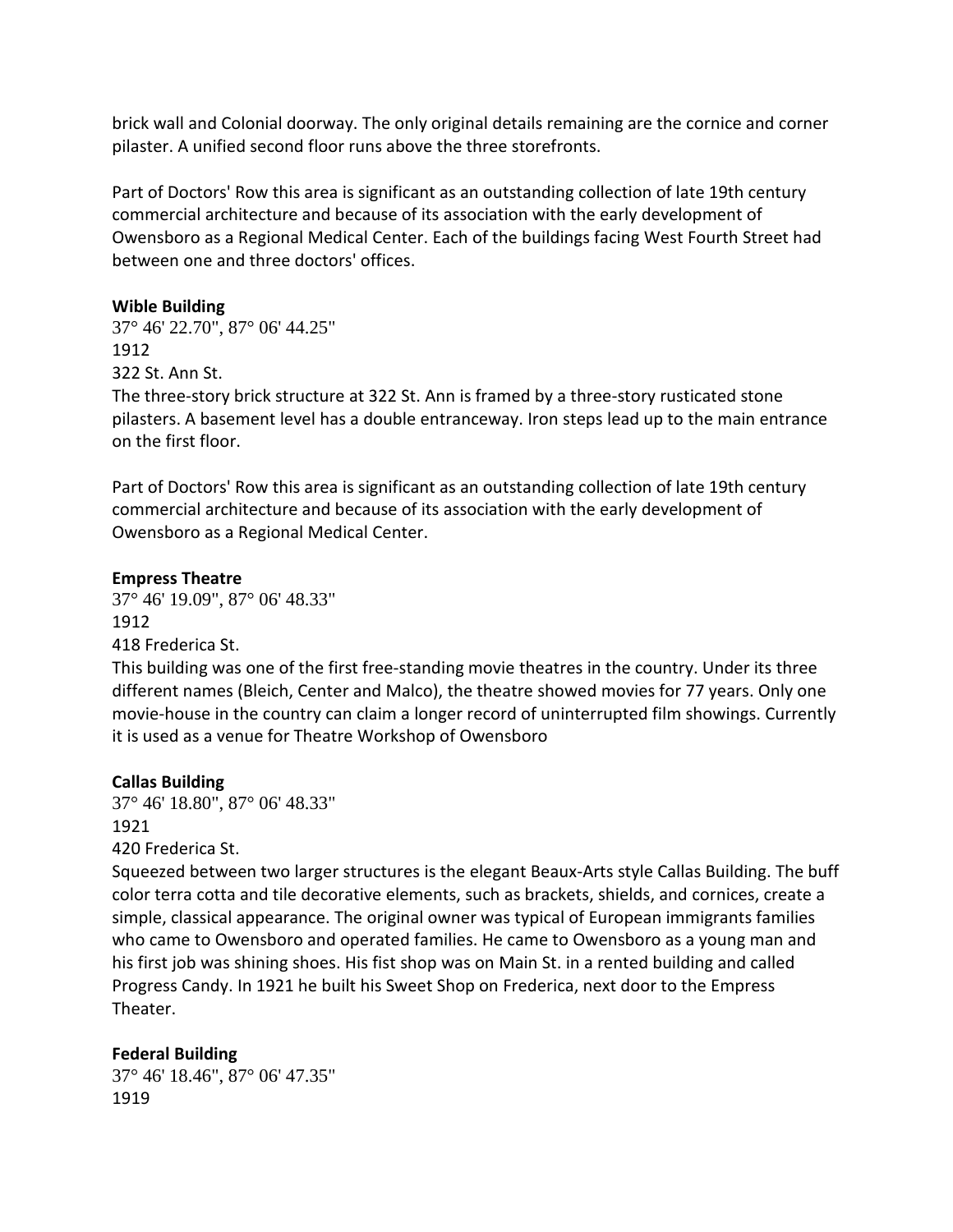#### 423 Frederica St.

The Federal Building is the finest example of Beaux-Arts architecture in Owensboro. The structure, located on an impressive site on the town's main thoroughfare of Frederica Street, is also Owensboro' s most architecturally significant civic building. The Federal Building/Post Office was constructed in 1909 on Frederica St. The site had formerly been the home of Ben Bransford, businessman, tobacco merchant and mayor. The three-story Federal Building has a symmetrical design that creates a balanced and monumental appearance. The front facade has five evenly spaced bays on each level. The central three bays of the front are contained in a slightly projecting portico. The United States government building is the site of Federal Court.

#### **Glllim House**

37° 46' 15.19", 87° 06' 47.08" 1880 517 Frederica St.

The Gillim House is a three-story brick building, with a central, three-story, mansard-roofed tower. The Campbell Club is an outstanding example of Second Empire architecture and one of the most important late Victorian structures in Owensboro. It is a surviving example of the impressive Victorian domestic architecture that once dominated Frederica Street, one of Owensboro's leading residential area in the late nineteenth century. Most of these late Victorian structures have been replaced by twentieth century commercial buildings.

The elegant home was built by John S. Woolfolk, incorporator of the Peoples' Wharf-Boat and Transfer Company and sold a few years later to C.D. Jackson, one of the wealthiest men in Owensboro. Jackson was a distant relative of President Andrew Jackson and owned considerable land throughout the county. Dr. W. F. Gillim owned it for 31 years and the house is commonly remembered as the Gillim House. It became a boarding house for the upper class in the early 30's and many of its residents are now leading citizens of the community. In 1959 it was converted to a private dining club, which saved it from being razed and replaced with a commercial building. Frederica St. was once lined with majestic homes from 4th St. to Griffith Avenue. The Gillim House is the only one remaing north of 9th St. and one of two left north of Parrish Avenue.

# **Olde Trinity Church**

37° 46' 17.36", 87° 06' 52.63" 1875 407 W. 5th St.

Erected in 1875, Old Trinity is the first brick church in Owensboro and the oldest example of Gothic architecture in Western Kentucky. It is a good example of the English influence on early church architecture in the United States. This church's heritage dates back to the early English style of the English Mediaeval Architectural period. The front of Trinity Church has the square and massive bell tower set to the west of the nave. Wall openings are of pointed Lancet arches. The window opening of the nave is glazed in tracery stained glass and cusps are let into the soffit of the Lancet arch in separate pieces to produce trefoil openings.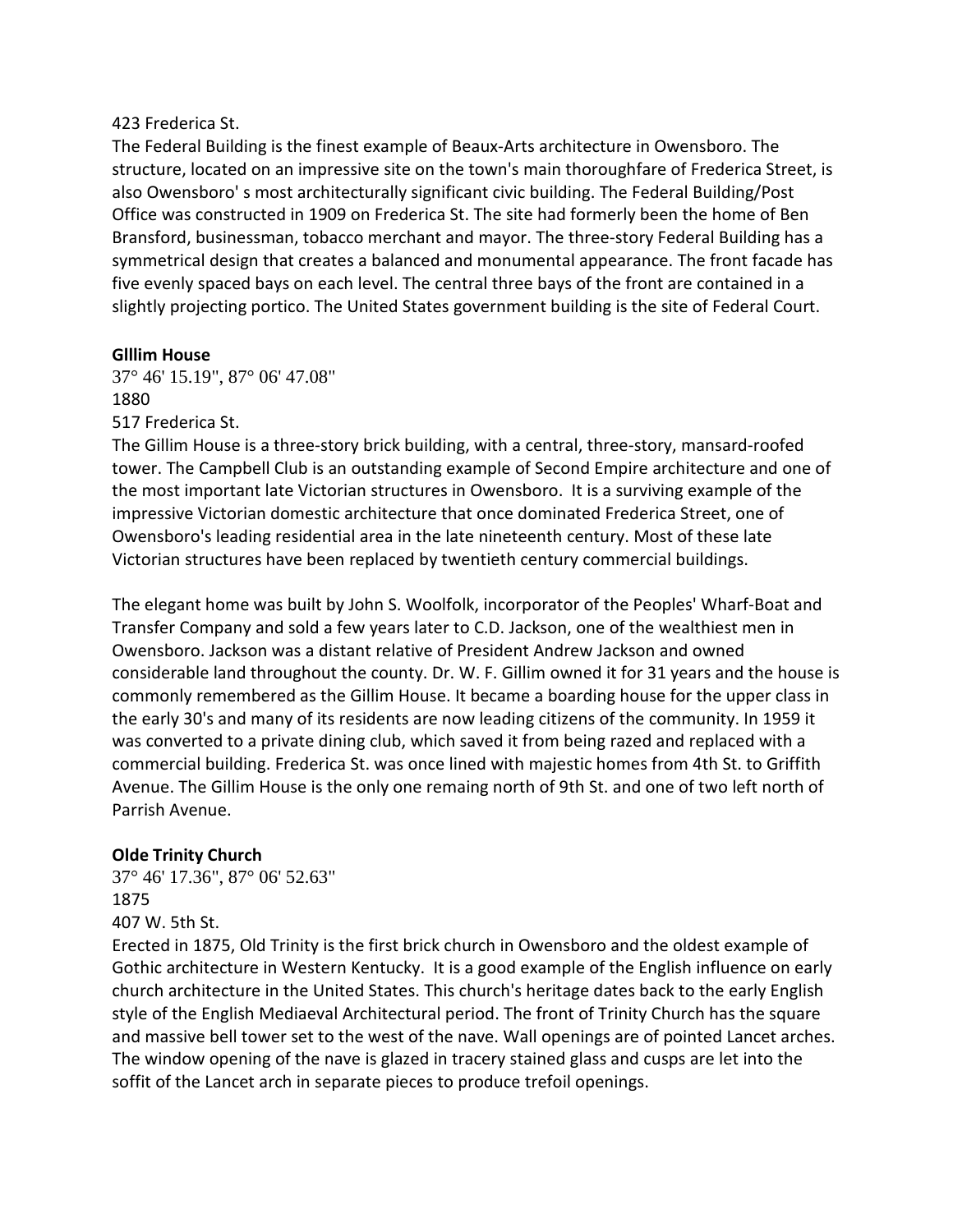The building served as church until 1964, when the parish built a new building elsewhere. It housed the Cliff Hagan's Boys Club until 1972. It has been the home of Theater Workshop of Owensboro since then.

## **Stirman's Folly**

37° 46' 14.75", 87° 06' 55.55" 1860 519 Locust St.

This Italianate style pre-Civil War residence has an original Tuscan Tower, enclosed porch added during the Colonial Revival era, and low modern additions that facilitates its use as a mortuary.

## **St. Stephen's Cathedral**

37° 46' 11.00", 87° 06' 55.89" 1924 614 Locust St. Intricate brickwork is the most unique feature of this Romanesque Revival church which also has a fine bell tower.

# **Carnegie Library Building**

37° 46' 02.05", 87° 06' 45.80" 1909 901 Frederica St.

The Carnegie Building is a fine example of Beaux-Arts architecture and reflects the community's continual interest in cultural enrichment. In 1903 the Business Men's Association solicited a \$30,000 donation from Andrew Carnegie for a library building. City budgeted funds were added to public contributions to buy the lot at 9th & Frederica St. It was constructed in 1909 and converted to the Science Museum in 1968 when the library moved to a larger building. Nine years later it became the home of Museum of Fine Art. The two-story , yellow brick structure was constructed in 1909 on a portion of the front lawn of the Hampton Smith House. The classical detailing of the structure is common to the other Carnegie Libraries constructed in America after the turn-of-the-century.

#### **Hampden Smith House**

37° 46' 01.40", 87° 06' 45.80" 1860 909 Frederica St.

Constructed before the Civil War, this outstanding residence has Greek Revival and Federal features. The hipped roof is crested with ironwork, influenced by the design of widow's walks on seaport houses. At the time the Smith House was built it was virtually out in the country, and in 1876 it was still surrounded on the north and west by open land. The Smith house was built in 1859-61 as a late Greek Revival block; the exquisite cast iron front porch, balcony railing on the ground-floor windows, and widow's or captain's walk were added just after the Civil War. Major Hampden Smith, a prominent Owensboro citizen, was a respected tobacco merchant, and stock holder and director of the Deposit Bank of Owensboro. The house, in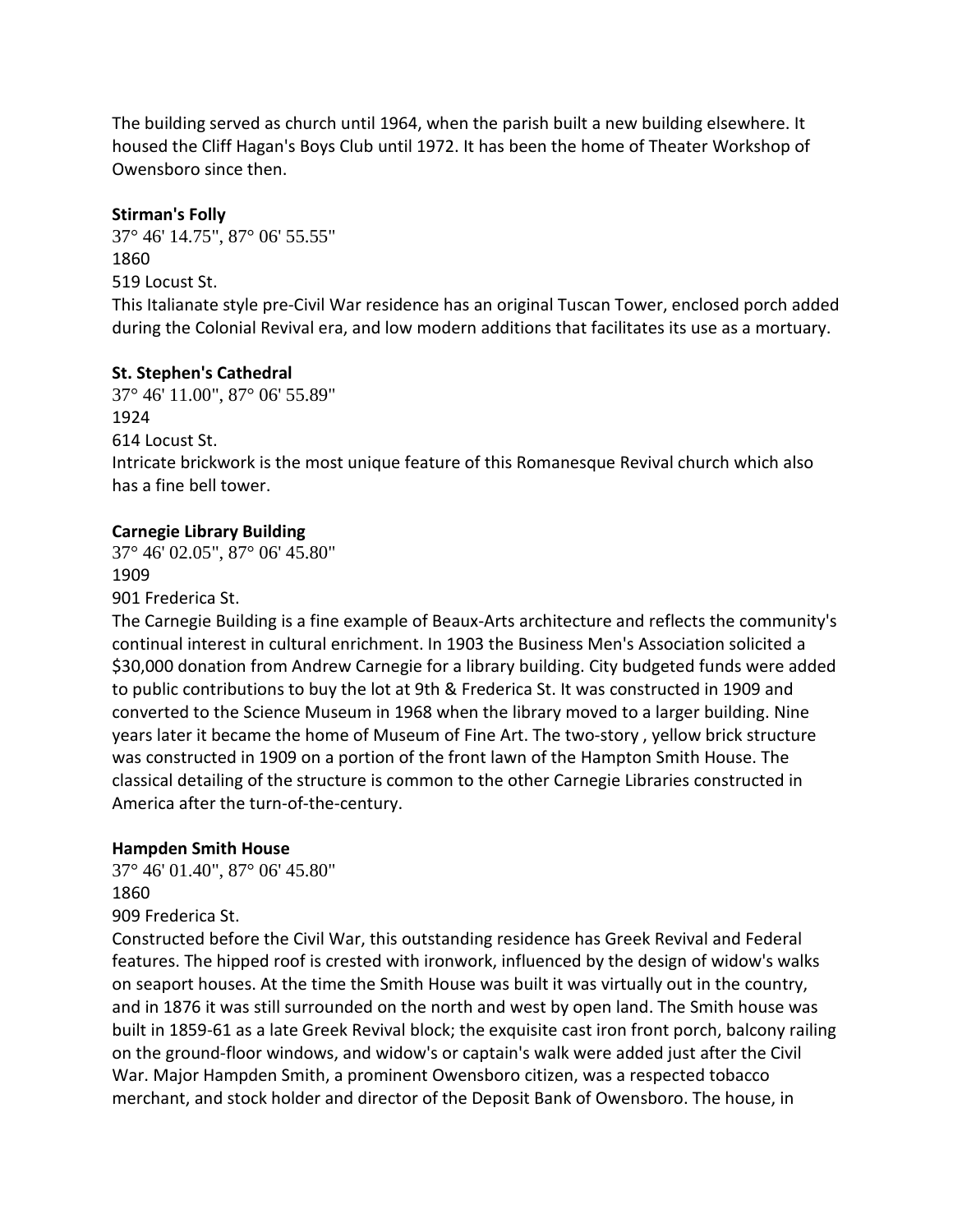remarkably intact condition, is an outstanding example of Greek Revival architecture with the Italianate influence which became popular just before the Civil War. It is now home to a wing of the Owensboro Museum of Fine Art.

#### **Union Station**

37° 45' 57.59", 87° 06' 45.42" 1905 1035 Frederica St.

Constructed in 1905, this one-story Victorian style depot is situated in a more spacious area than is the usual case for most city stations. The long rectangular building includes a waiting room with an entrance area at the west end and a two-story freight section at the east end. More architectural attention and detail was given to the entrance block, which is flanked by polygonal wings, than to the rest of the structure. The gabled entrance element is adorned by wooden barge boarding and brackets which give the structure a Gothic look. The hipped roof is covered by slate and there are consoles located in the soffit.

It was at this time that Union Station was constructed. Taking into consideration Owensboro's rapid growth, at that time, the station was designed to handle many passengers and much freight. During the early 1920s eighteen daily passenger trains served Owensboro. The Louisville, Henderson & St. Louis Railroad alone had eight trains which passed through every day. The last passenger train left the station in 1958. It has undergone major renovations and houses many businesses.

#### **Medley/Thompson House**

37° 45' 52.05", 87° 06' 45.97" 1883 1220 Frederica SI.

This unique 19th Century home with an abundance of ironwork can be described as Vernacular Victorian. The 2 1/2-story frame structure embodies a T-plan with the major architectural elements being the Gothic and Italianate influenced detailing. Intricate wrought iron, the product of the Springfield Architectural Iron Works, forms a shallow balustrade along the porch roof.

The Medley House embodies distinctive design features which make it one of Owensboro's more notable residential structures. The Medley house is the best interpretation of the Italianate influence on Owensboro's residential architecture. Specifically, the abundance of elaborate sawn millwork in the Italianate and Gothic design and the intricate wrought iron detailing produce a rich visual composition.

The Medley House was built by George N. Thomson, a tobacconist, and later occupied by Marc Stuart and his father-in-law, the former mayor of Owensboro, Dr. J. H. Hickman. George E. Medley, the first of the Medleys to operate in Owensboro, bought it in 1910. It has remained in the possession and occupancy of this family since that time. The Medley family has for many years held one of the most outstanding reputations in the distilling of bourbon whiskey.